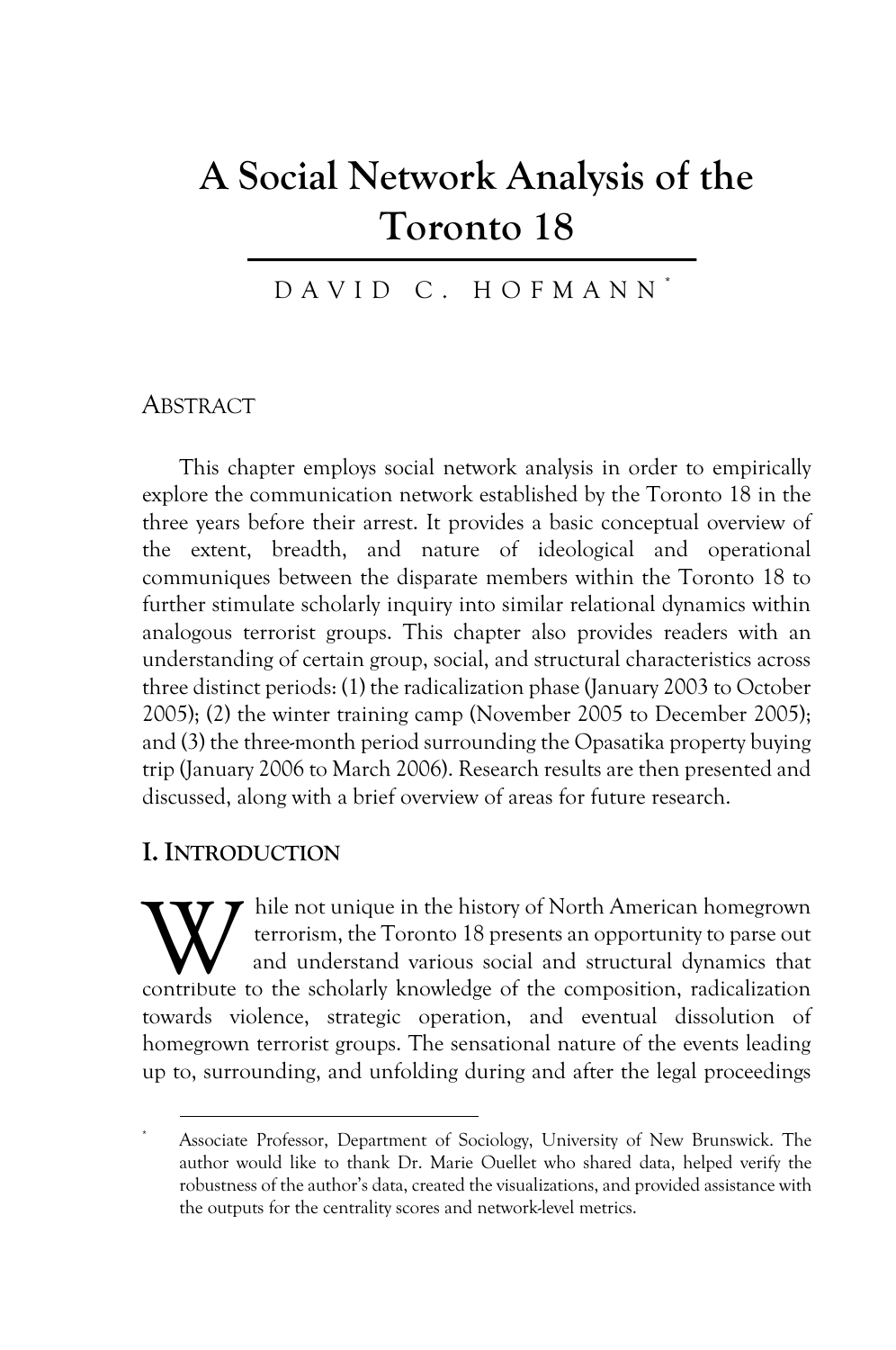related to the Toronto 18 has provided scholars with a treasure trove of highly detailed relational data across the lifespan of the terrorist plot spearheaded by Zakaria Amara and Fahim Ahmad. Riveted by the circumstances surrounding the allegations against the members of the Toronto 18, the media produced highly detailed biographies<sup>1</sup> and coverage of the trials of its key members.2 Transcripts of court proceedings and exhibits for the core membership of the homegrown terrorist cell have also provided in-depth details and data on various stages of their plot.<sup>3</sup> In addition, one of the key RCMP informants that was embedded within the Toronto 18 (see Chapter 4 in this volume) wrote a tell-all book of his experiences infiltrating and acting within the group.<sup>4</sup> When properly vetted and refined, all of these data sources allow social network analysts to put together a reasonable approximation of the inter and intragroup dynamics, ties, and social-structural characteristics of the Toronto 18 terrorism plot.

While most of the other scholars in Part I of this volume examine the Toronto 18 through theoretic or substantive lenses, this chapter presents an empirical exploration of the Toronto 18 social communication network over their ideological and operational lifespan, beginning with the radicalization of core members beginning in 2003 and ending with their arrests in 2006. There have been a limited number of other social-scientific works that have examined the Toronto  $18<sup>5</sup>$  and even fewer that have done so using social network analysis.<sup>6</sup> Keeping in mind the varied audience and overall goals of this volume, this chapter takes a broad and accessible approach to examining the Toronto 18's communication network. Its main

<sup>1</sup> Isabel Teotonio, "The Toronto 18," *Toronto Star*, accessed 2016, http://www3.thestar.c om/static/toronto18/index.html.

<sup>2</sup> Isabel Teotonio, "Publication ban lifted in Toronto 18 case," *Toronto Star*, September 10, 2009, https://www.thestar.com/news/crime/2009/09/10/publication\_ban\_lifte d\_in\_toronto\_18\_case.html

<sup>&</sup>lt;sup>3</sup> For example, see R v. Khalid, 2009 CanLII 44274 (ON SC).<br><sup>4</sup> Anne Speckhard and Mubin Shaikh, *Undercover Jihadi: Inside the Toronto 18: Al Qaeda Inspired, Homegrown Terrorism in the West* (McLean, VA: Advances Press, 2014).

<sup>5</sup> Lorne L. Dawson, "Trying to Make Sense of Homegrown Terrorist Radicalization: The Case of the Toronto 18," in *Religious Radicalization and Securitization in Canada*, eds. Paul Bramadat and Lorne Dawson (Toronto: University of Toronto Press, 2014); Jeremy Kowalski, *Domestic Extremism and the Case of the Toronto 18* (New York: Palgrave MacMillan, 2016).

<sup>6</sup> Marie Ouellet and Martin Bouchard, "The 40 Members of the Toronto 18: Group Boundaries and the Analysis of Illicit Networks," *Deviant Behavior* 39, no. 11 (2018): 1467–482, https://doi.org/10.1080/01639625.2018.1481678.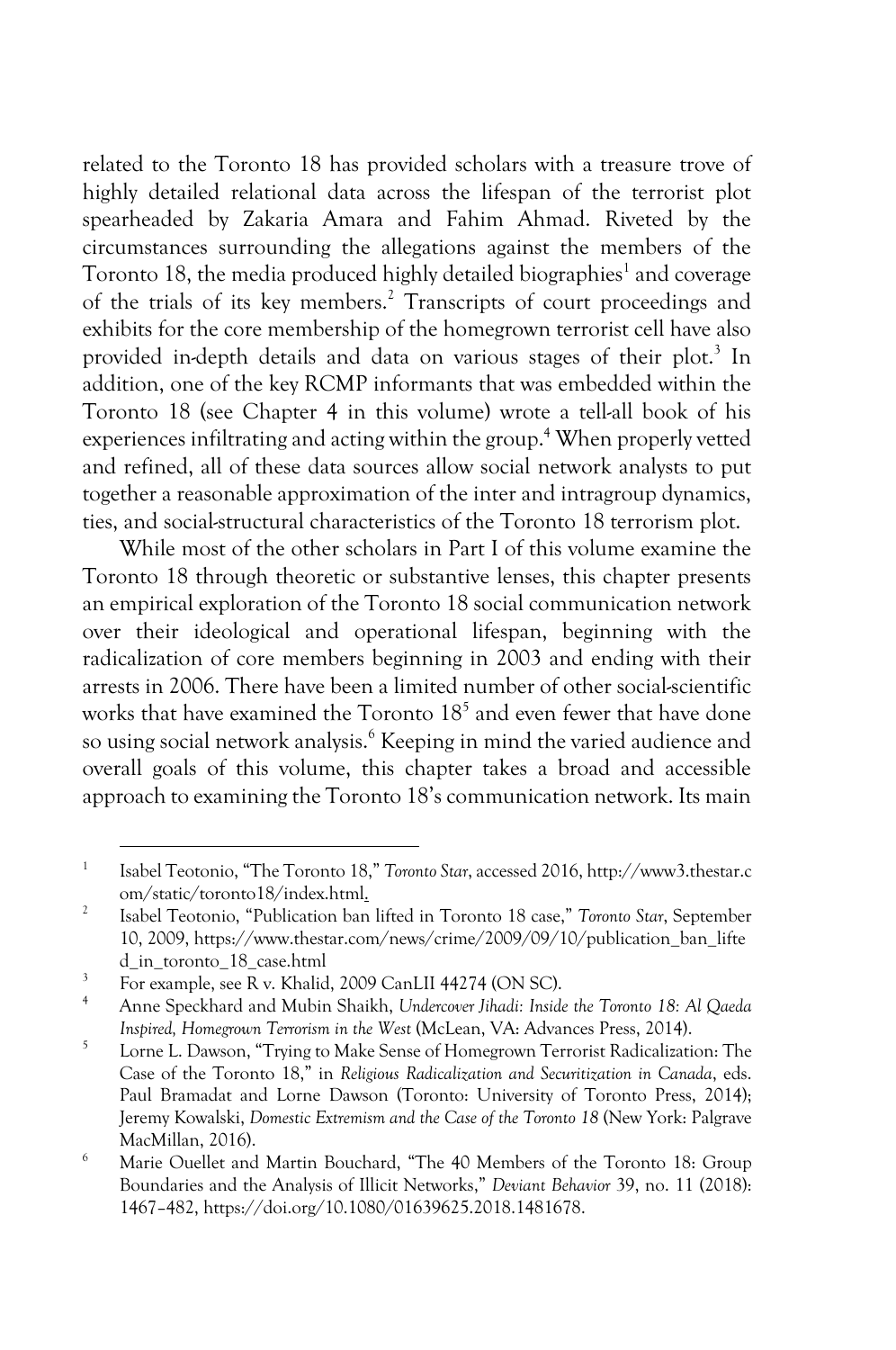purpose is to present a basic conceptual overview of the extent, breadth, and nature of the ideological and operational communication ties formed by members of the Toronto 18 prior to their arrest and to introduce and stimulate further inquiry into examining groups, like the Toronto 18, using social network analytical methodologies. An additional purpose of this chapter is to provide security practitioners, jurists, and academic scholars with an alternate way of understanding one aspect of the social and relational dynamics present within the Toronto 18 during the roughly three-year period before their arrests. As a result, the analysis is kept as descriptive and free of jargon as possible to make it accessible to a wider academic and practitioner audience.

This chapter begins with a brief description of social network analysis, which also highlights some of the challenges that researchers face when dealing with covert and illicit networks akin to the Toronto 18. This is followed by a primer on what the scholarly literature has identified as key characteristics of homegrown<sup>7</sup> terrorist groups that are relevant to social network analysis. Next, the methodology for this research is outlined, which describes the research design and data coding procedures. The research results are then presented, followed by a discussion of the findings and study limitations. Lastly, this chapter concludes with a brief overview that also includes a brief discussion of areas for future research.

## **II. WHAT IS SOCIAL NETWORK ANALYSIS?**

Social network analysis is a collection of theoretical- and mathematicalinformed techniques and approaches that allow social scientists to examine network structure, social dynamics, trends, and how individuals or clusters of individuals affect, and are a part of, their larger relational networks.<sup>8</sup> Rather than relying solely on quantitative (i.e., statistical) or qualitative (i.e., content analysis, interviews) data, social network analysis is primarily concerned with relational data: any sort of identifiable social interaction that connects, binds, or ties together two or more actors within a larger network (e.g., social ties, flows, transfers, connections, and so on). Once a set of actors (nodes) and their relational ties (edges) are identified and

 $7$  Homegrown terrorism refers to violent terrorist acts committed by individuals who are naturalized or born in the home country which they are targeting. See chapter 2 in this volume for more information.

<sup>8</sup> John Scott, *Social Network Analysis*, 4th ed. (Los Angeles: Sage Publishing, 2017), 8.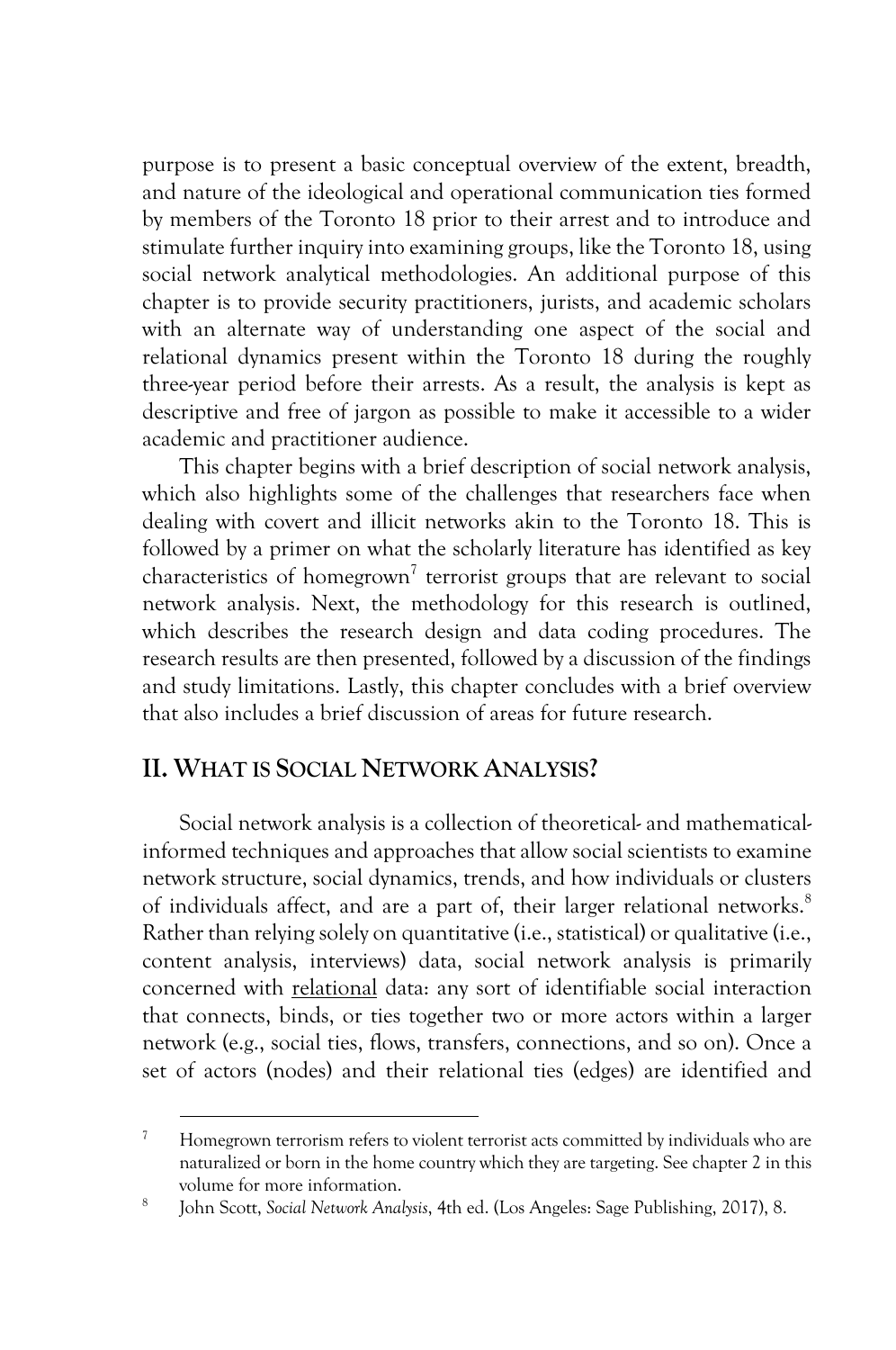coded by researchers, these can be used to compute a variety of sociometric measurements that provide an array of different tools with which to interpret social structural, group, and individual-level dynamics. These measurements can help illuminate network cohesion, nodal/actor importance, the identification of structurally and socially significant actors, and numerous other insights that are not typically available from other commonly used methodologies.<sup>9</sup>

# **A. The Problem of "Dark" Networks**

Social network analysts from criminology, security studies, and any research involving clandestine groups are confronted with persistent problems concerning the reliability and validity of relational data for "dark" networks: groups of connected actors who actively try to dissuade or prevent outside scrutiny by occluding a portion or all of their ties and/or actions from individuals or organizations who are not tied to the group itself (e.g., drug trafficking organizations, secret societies, terrorist groups, and so on). Politically violent groups like the Toronto 18 have a vested interest in hiding the extent and breadth of their connections while operational, but also during subsequent legal proceedings and police investigations. This presents numerous problems regarding the accessibility, validity, and reliability of relational data. As a result, scholars of dark networks have identified several prominent considerations that need to be taken into account when using social network analysis to examine clandestine groups.10 However, despite the potential of working with incomplete data and other methodological weaknesses, the consensus among scholars of dark networks is that there is merit and analytical utility in studying the known portions of criminal, terrorist, or secretive groups. $11$ 

<sup>&</sup>lt;sup>9</sup> For more information on the basics of social network analysis, see Stephan P. Borgatti, Martin G. Everett, and Jeffrey C. Johnson, *Analyzing Social Networks*, 2nd ed. (Los Angeles: Sage Publishing, 2018); Scott, *Social Network Analysis*.

<sup>&</sup>lt;sup>10</sup> For example, see Daniel Cunningham, Sean Everton, and Philip Murphy, *Understanding Dark Networks: A Strategic Framework for the Use of Social Network Analysis* (Lanham, MD: Rowman & Littlefield, 2016), xvii–xix.

<sup>11</sup> Luke M. Gerdes, ed., *Illuminating Dark Networks: The Study of Clandestine Groups and Organizations* (New York: Cambridge University Press, 2015); David Hofmann, "How 'Alone' are Lone-Actors? Exploring the Ideological, Signaling, and Support Networks of Lone-Actor Terrorists," *Studies in Conflict & Terrorism* 43, no. 7 (2020): 657–78, https://doi.org/10.1080/1057610X.2018.1493833.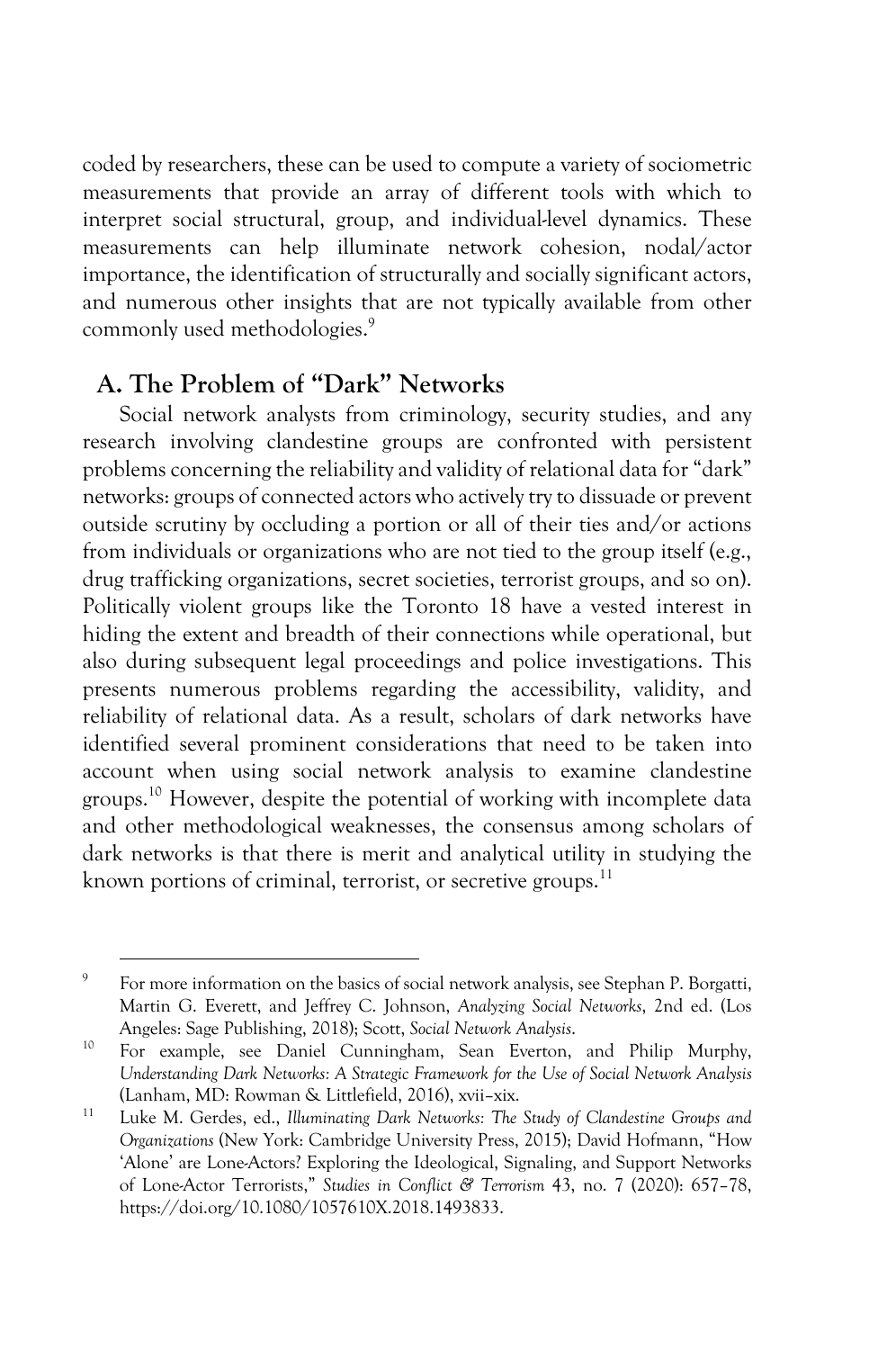# **III. WHAT DO WE KNOW ABOUT HOMEGROWN TERRORIST NETWORKS?**

The academic literature on terrorist networks is largely informed by the criminological social network literature, which has provided pivotal insights into the structure, operations, and connections formed by a variety of covert and illicit networks.12 While not as developed as their criminological equivalents, the literature on terrorist networks has become much more robust since 2002, when Valdis Krebs published the first modern network study of the  $9/11$  bombing plot.<sup>13</sup> In order to better understand the dynamics of the Toronto 18 network, this section will briefly summarize some of the major findings from the more prominent studies on the networks that terrorist groups, cells, and organizations form in pursuit of their ideological or politically-motivated violent goals. It is not meant to be an exhaustive review of the literature on terrorist networks, nor is it a review of the most up-to-date literature on terrorist radicalization and social dynamics. Rather, it is meant to be a brief introductory primer on some of the larger takeaways from the scholarly literature, with a particular focus upon what insights social network analysis has to offer on homegrown terrorists and cells.

There are several network-level and structural characteristics of terrorist groups that a number of empirical studies have identified that provide a baseline comparison for the subsequent analysis of the Toronto 18's network. The first characteristic is that homegrown terrorist groups generally lack any formal operational ties with international and longstanding terrorist organizations.<sup>14</sup> Instead, they tend to be small, selfcontained, and carefully selected groups of individuals who operate with

<sup>12</sup> For example, see Gisela Bichler and Aili E. Malm, eds., *Disrupting Criminal Networks: Network Analysis in Crime Prevention* (Boulder, CO: First Forum Press, 2015); Martin Bouchard, "On the Resilience of Illegal Drug Markets," *Global Crime* 8, no. 4 (2007): 325–44, https://doi.org/10.1080/17440570701739702; Carlo Morselli, "Assessing Vulnerable and Strategic Positions in a Criminal Network," *Journal of Contemporary Criminal Justice* 26, no. 4 (2010): 382–92, https://doi.org/10.1177/104398621037710 5.

<sup>13</sup> Valdis E. Krebs, "Uncloaking Terrorist Networks," *First Monday* 7, no. 4 (2002), https://firstmonday.org/ojs/index.php/fm/article/view/941/863.

<sup>&</sup>lt;sup>14</sup> Lorenzo Vidino, "The Hofstad Group: The New Face of Terrorist Networks in Europe," *Studies in Conflict & Terrorism* 30, no. 7 (2007): 579–92, https://doi.org/10.10 80/1076100701385933.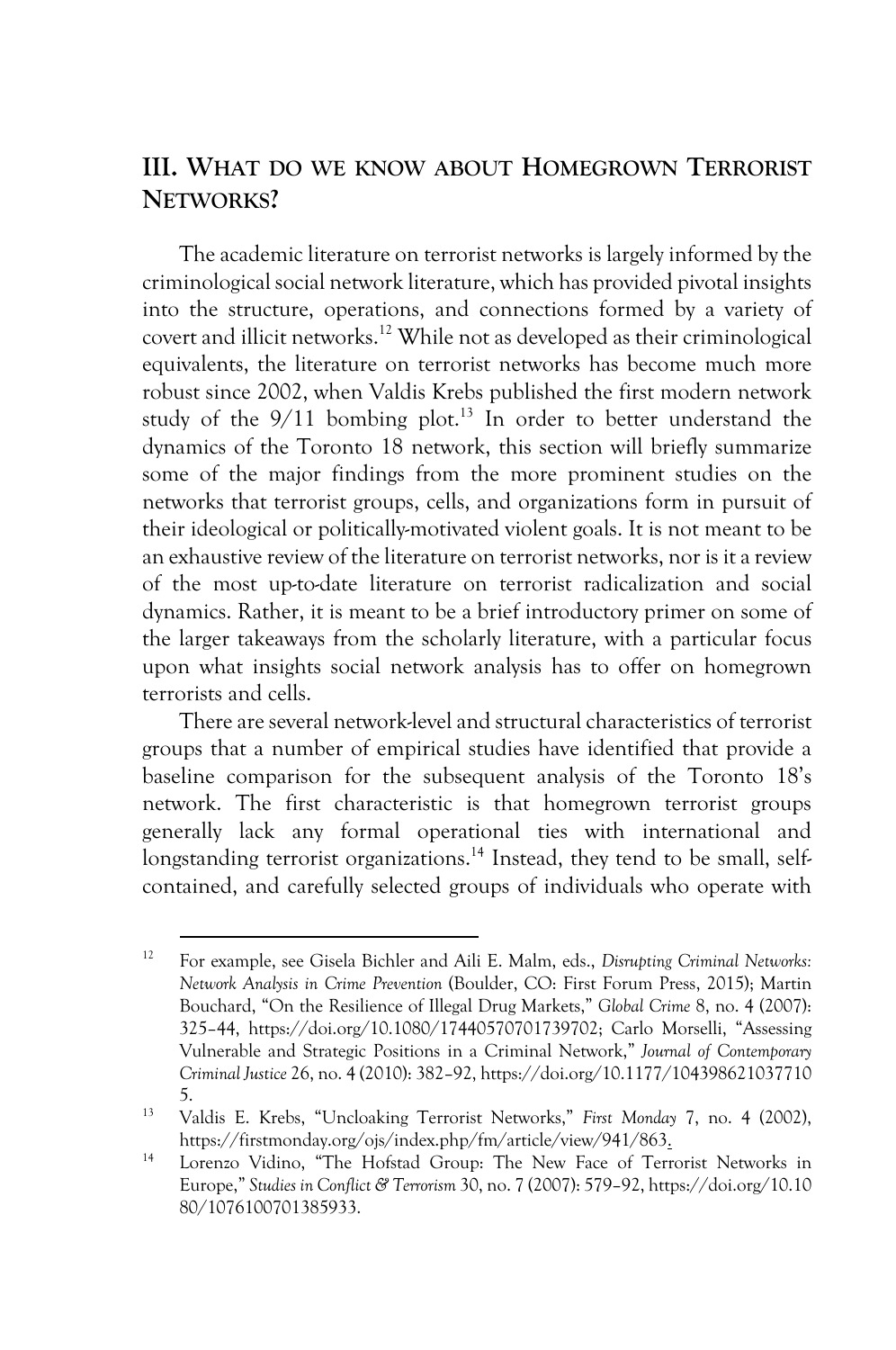limited formal terrorist training (although a number of homegrown terrorist groups, including the Toronto 18, attempted to send one or more of their members to overseas training camps). Marc Sageman's early work on Salafist Jihadist networks suggests that people join violent Islamist movements through pre-existing networks of friendship and kinship.15 In other words, people are either brought in or leverage pre-existing social connections when joining terrorist networks.

Although Sageman's findings are somewhat dated due to the evolving nature of terrorist threats, and dwarfed by more recent research, his observations remain an important cornerstone in terrorist network analysis. Several subsequent studies emphasize Sageman's findings and highlight the importance of interpersonal contacts and networks in explaining who, how, and why people join terrorist movements.<sup>16</sup> Furthermore, the more recent radicalization research tends to support these aspects of earlier attempts to frame and understand how social ties and group dynamics play a role in terrorist group formation and operation but provides a more nuanced understanding of its social complexity.17

#### **IV. METHODOLOGY**

#### **A. Research Design**

The current research seeks to contribute to our understanding of homegrown terrorist group dynamics, and of the Toronto 18 in particular, by mapping out and comparing the changes in group dynamics and social structures of the communication ties formed by Toronto 18 as they progressed towards the culmination of their bomb plot and their eventual arrests in 2006. It takes a cross-sectional approach that examines and

<sup>15</sup> Marc Sageman, *Understanding Terror Networks* (Pennsylvania: University of Pennsylvania Press, 2004).

<sup>16</sup> Peter R. Neumann, *Joining al-Qaeda: Jihadist Recruitment in Europe* (New York: Routledge, 2009); Quintan Wiktorowicz, *Radical Islam Rising: Muslim Extremism in the West* (London: Rowman & Littlefield Publishers, 2005).

<sup>17</sup> For example, see Chapter 2 of this volume. See also Lorne L. Dawson, "Sketch of a Social Ecology Model for Explaining Homegrown Terrorist Radicalisation," *The International Centre for Counter-Terrorism: The Hague* 8, no. 1 (2017), https://dx.doi.org/ 10.19165/2017.1.01; Petter Nesser, "Joining Jihadi Terrorism Cells in Europe: Exploring Motivations, Aspects of Recruitment and Radicalization," in *Understanding Violent Radicalization: Terrorist and Jihadi Movements in Europe*, ed. Magnus Ranstorp (New York: Routledge: 2009), 87–114.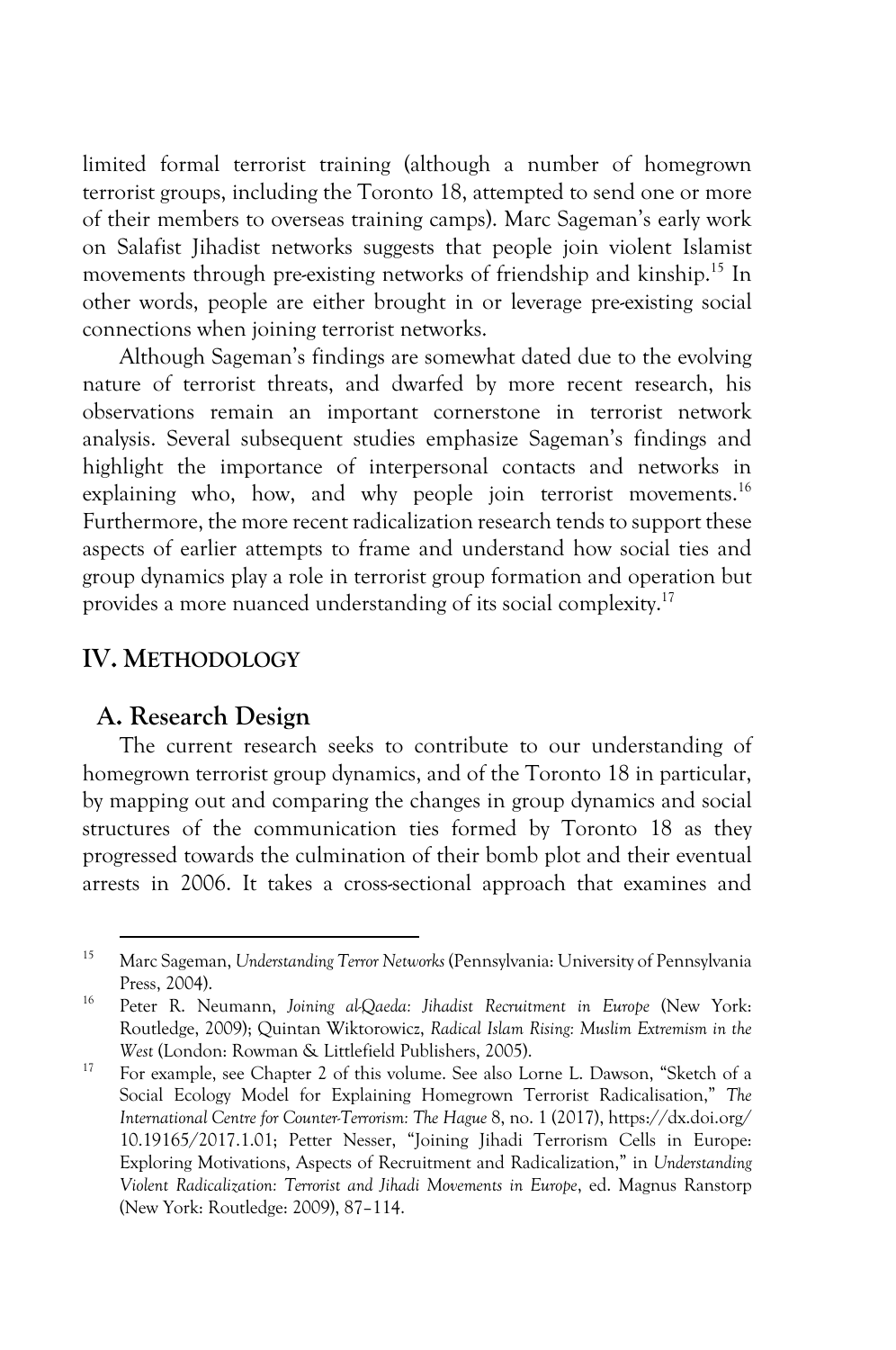contrasts the group across four distinct operational time periods (see Key Events Timeline in Appendix B): (1) the radicalization phase (January 2003 to October 2005); (2) the winter training camp (November 2005 to December 2005); (3) the three-month period surrounding the Opasatika property buying trip (January 2006 to March 2006); and (4) the bomb plot (March 2006 to May 2006). These time periods were chosen based upon significant changes in the nature and operation of the group itself, such as progressing towards formal operational training (i.e., moving from "talk" to "action"), attempting to acquire material goods for the bomb plot, and the schism between the Mississauga and Scarborough cells.

## **B. Data and Coding**

Relational data on the Toronto 18 were gathered from an extensive examination of court documents related to the Toronto 18 trial, coupled with defendant testimonies, psychiatric evaluations, and other related legal documents. These data were supplemented and triangulated with open sources from news media stories,<sup>18</sup> publicly available police documents, and the autobiographical account given by Mubin Shaikh in order to increase the validity and reliability of data.<sup>19</sup> Actors and their communication ties were only included in the dataset if they were present in at least two independent data sources (e.g., a court document and Mubin Shaikh's account, a legal testimony and a police report, and so on). Attribute data for a total of 34 individuals associated with or connected to the Toronto 18 were gathered and included in the network based upon evidence of multiple (i.e., more than once during a particular time period) communication events between actors whose content included at least one of the following themes: violent Jihadism, Islamist ideology, recruitment attempts, and/or information related to planning for or committing acts of Jihadist violence.<sup>20</sup> Binary undirected<sup>21</sup> relational matrices were then coded

<sup>&</sup>lt;sup>18</sup> In particular, the excellent and detailed coverage by Isabel Teotonio. See, Isabel Teotonio, "The Toronto 18."

<sup>19</sup> Speckhard and Shaikh, *Undercover Jihadi.*

The social network analysis of the Toronto 18 undertaken by Ouellet and Bouchard identified up to 40 individuals involved in the Toronto 18 bomb plot. The difference in actors is due to the network boundary chosen by the researcher in regard to inclusion and exclusion criteria. See Ouellet and Bouchard, "40 Members of the Toronto 18."

<sup>&</sup>lt;sup>21</sup> An undirected network is one where the relational tie being measured "flows" both ways. For example, a network that examines romantic ties is likely to be undirected, since it is impossible to be in a "one way" consenting romantic relationship. A network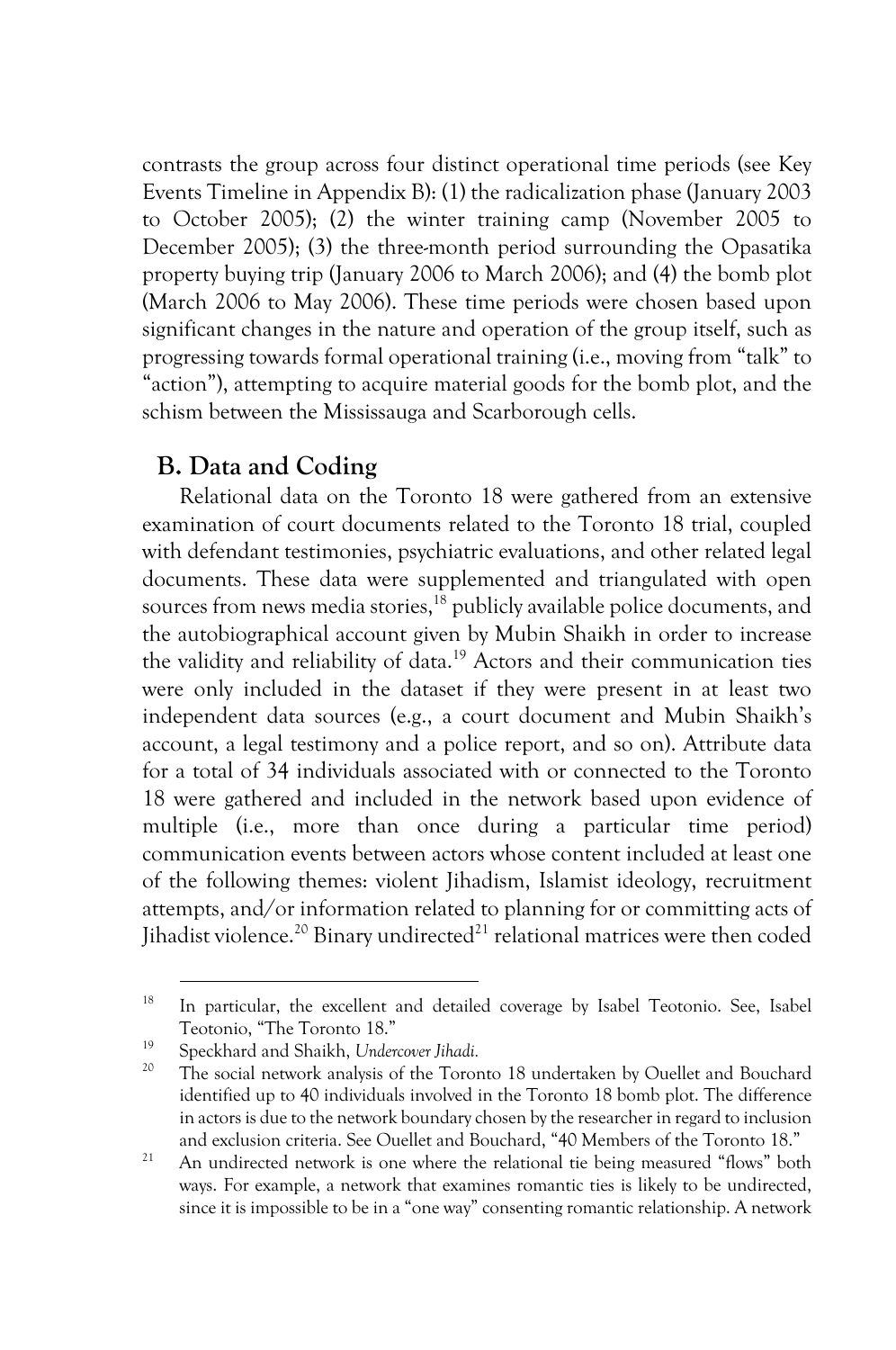(zero for the absence of a tie, one for the presence of a tie) for each of the four identified time periods based upon communication between actors within the network. Gephi, MS Excel, R, and UCInet software packages were used to code, manage, and interpret the relational data.

#### **V. RESULTS**

# **A. The Radicalization Period (January 1, 2003 – October 31, 2005)**

There are several prominent features of the Toronto 18 network that are evident during the two-year radicalization period examined in this study, from January 2003 until October 2005.<sup>22</sup> The sociogram<sup>23</sup> displayed in the top left of Figure 1.0 shows that the overall structure of the network is known as a scale-free network. This type of network typically consists of a small number of well-connected hubs (in this case, centred around Ahmad (node 11) and Amara (node 34)) which support "the rapid diffusion of information and suggests that the network is more hierarchically organized with a few individuals having many ties relative to others".24 As scale-free networks grow, mechanisms of preferential attachment cause the network to self-organize into distinct groups or sub-groups of actors. Such mechanisms are "common to a number of complex systems, including business networks, social networks (describing individuals or organizations), transportation networks," among others.25 In other words, the most important actors, and social hubs, for the Toronto 18 during their radicalization period are quite unsurprisingly their two nominal leaders.

that examines money lending is likely to be directed, since people who lend money may not always borrow from the people they lend to.

 $22$  This is not to suggest that violent radicalization in the Toronto 18 ceased after October 2005. Rather, this is the period where the radicalization process began and solidified.

<sup>&</sup>lt;sup>23</sup> A sociogram is a visual representation of a social network. Each circle in the sociogram denotes an actor (node), and each line denotes the presence of a relational tie (edge).

<sup>24</sup> Albert-Làszló Barabási and Réka Albert, "Emergence of Scaling in Random Networks," *Science* 286, no. 5439 (1999): 509–12. See also Aili Malm and Gisela Bichler, "Networks of Collaborating Criminals: Assessing the Structural Vulnerability of Drug Markets," *Journal of Research in Crime and Delinquency* 48, no. 2 (2011): 271–97; Mangai Natarajan, "Understanding the Structure of a Large Heroin Distribution Network: A Quantitative Analysis of Qualitative Data," *Journal of Quantitative Criminology* 22, no. 2 (2006): 171–92.

<sup>25</sup> Barabási and Albert, "Random Networks," 511.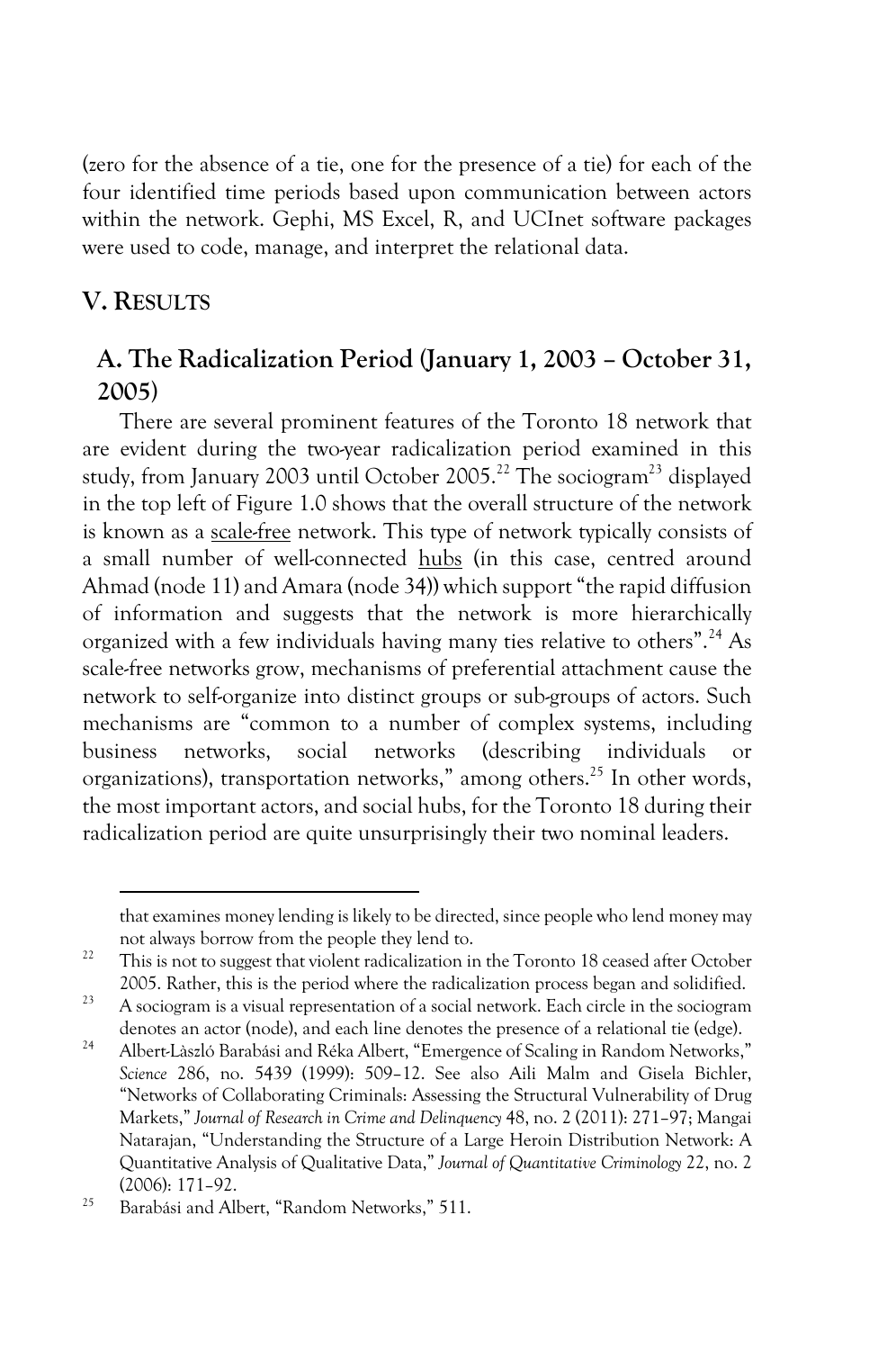Although Jihadist-related communication was not exclusively centred on them at this point of the Toronto 18 plot, the group was semihierarchical (when compared to more formalized social groups and organizations with more clear positions and titles) and hinged largely on the efforts of Ahmad and Amara to communicate Jihadist content to potential recruits. The clustering coefficient<sup>26</sup> (0.492) for the Toronto 18 during the radicalization period indicates that there is a moderate tendency for members of the group to connect with one another in highly cohesive clusters (see table 1.0). The assortativity<sup>27</sup> score  $(0.308)$  indicates a somewhat moderate disinclination of actors within the network to connect with others who have similar network positions as themselves.<sup>28</sup>

|                           | Radicalization | Winter Camp | Opasatika | Bomb Plot |
|---------------------------|----------------|-------------|-----------|-----------|
| Number of<br>Actors       | 24             | 23          | 24        | 30        |
| Clustering<br>Coefficient | 0.492          | 0.758       | 0.684     | 0.612     |
| Assortativity             | $-0.308$       | $-0.164$    | $-0.156$  | $-0.197$  |

*Table 1.0 – Network-level cohesion measurements for the Toronto 18*

When examining the nodal-level centrality scores for the Toronto 18 during this time period (see Table 1.1), Ahmad, who served as the nominal ideological leader of the group, also unsurprisingly emerges as the most important node in terms of bridging the various parts of the network

<sup>&</sup>lt;sup>26</sup> The clustering coefficient is a network-level metric that measures the degree to which nodes tend to cluster together into small, highly connected groups. A score of 0 indicates there is no tendency of nodes to cluster together, while a score of 1 indicates that all nodes are clustered together.

<sup>&</sup>lt;sup>27</sup> Assortativity is a coefficient that indicates nodal preference to attach to others with similar network positions as themselves (e.g., highly central nodes attach to other highly central nodes). A score of 0 indicates there is no tendency of nodes to attach with those similar to themselves, while a score of 1 indicates that all nodes have a tendency to attach with those similar to themselves.

<sup>&</sup>lt;sup>28</sup> This makes sense given the clandestine nature of the Toronto 18.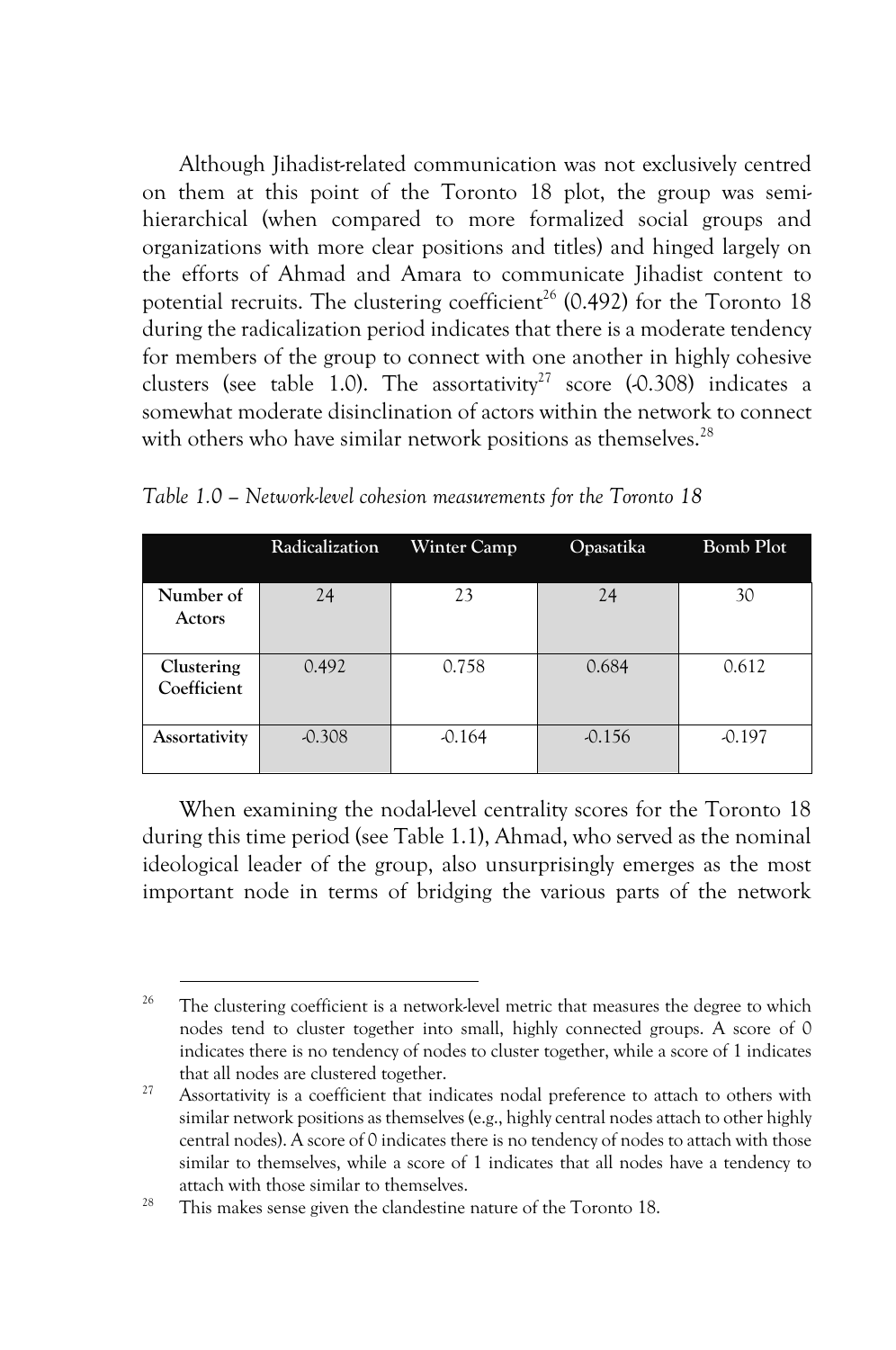together. His betweenness centrality<sup>29</sup> score (0.621) is the largest by far, indicating that he is the most important broker for bridging disparate parts of the Toronto 18 together during this time period. Amara emerges as the second most important broker within the network with a betweenness centrality score of  $0.221$ . Closeness centrality<sup>30</sup> scores during the radicalization period indicate that Ahamad, Amara, Durrani (node number 8), James (node number 15), Ansari (node number 9), and Khalid (node number 25) are the most centrally located nodes. As shown in the sociogram in Figure 1.1, these individuals occupy a central clustered position and are the most important to the diffusion of communication related to Jihadist violence.

# **B. The Winter Camp Period (November 1, 2005 – December 31, 2005)**

During the three-month period surrounding the planning, execution, and aftermath of the winter training camp (November 1, 2005, to December 31, 2005), at the network level (see, Table 1.0) we see a consolidation of communication ties within the network, with Ahmad emerging as the central hub in terms of the frequency of connections with other members of the Toronto 18. The clustering coefficient (0.758) indicates that there is a discernable positive shift in cohesiveness within the Toronto 18 during this time period when compared with the radicalization period, with a strong tendency for the network to cluster together into small but highly connected groups. We also see a slight improvement in the tendency of the Toronto 18 to attach to other actors within the network who have a similar network position to themselves (assortativity of -0.164), although the coefficient is still negative, indicating a weak aversion effect.

<sup>&</sup>lt;sup>29</sup> Betweenness centrality is a sociometric measurement that indicates how important a node is for connecting disparate parts of the network together. It is synonymous with the concept of "brokerage," with actors with high betweenness centrality being those that occupy positions within the network that allow them to leverage that position to broker or connect individuals or subgroups in the network with others.

<sup>&</sup>lt;sup>30</sup> Closeness centrality measures how "far" a node is from other nodes within a network. In other words, nodes with high closeness centrality are those who exhibit the shortest distances from other nodes, which is an indicator of the importance, strength, or value of that particular node to the overall network.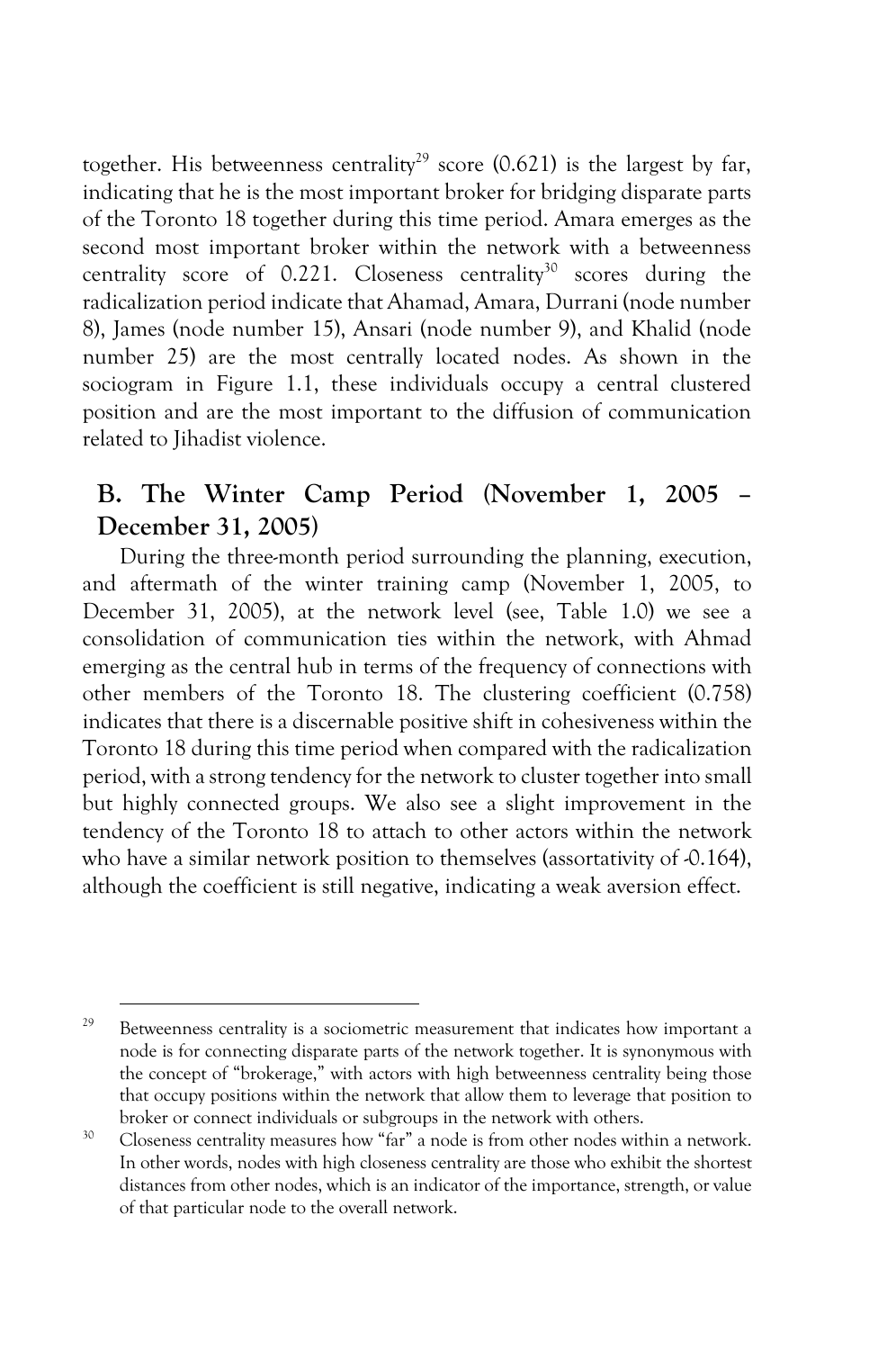

*Figure 1.0 – Sociograms for the Toronto 18 across four time periods* 

*Table 1.1 – Nodal-level betweenness and closeness centrality for the six most central actors of the Toronto 18*

| Actor(s) | Radicalization |      | Winter Camp |      | Opasatika   |      | <b>Bomb Plot</b> |      |
|----------|----------------|------|-------------|------|-------------|------|------------------|------|
|          | <b>Btwn</b>    | C    | Btwn        | C    | <b>Btwn</b> | C    | <b>Btwn</b>      | C    |
| Ahmad    | .621           | .920 | .500        | .000 | .526        | .000 | .433             | .829 |
| Amara    | .221           | .697 | .011        | .710 | .029        | .742 | .223             | .725 |
| Durrani  | .021           | .639 | .057        | .786 | .044        | .767 | .029             | .690 |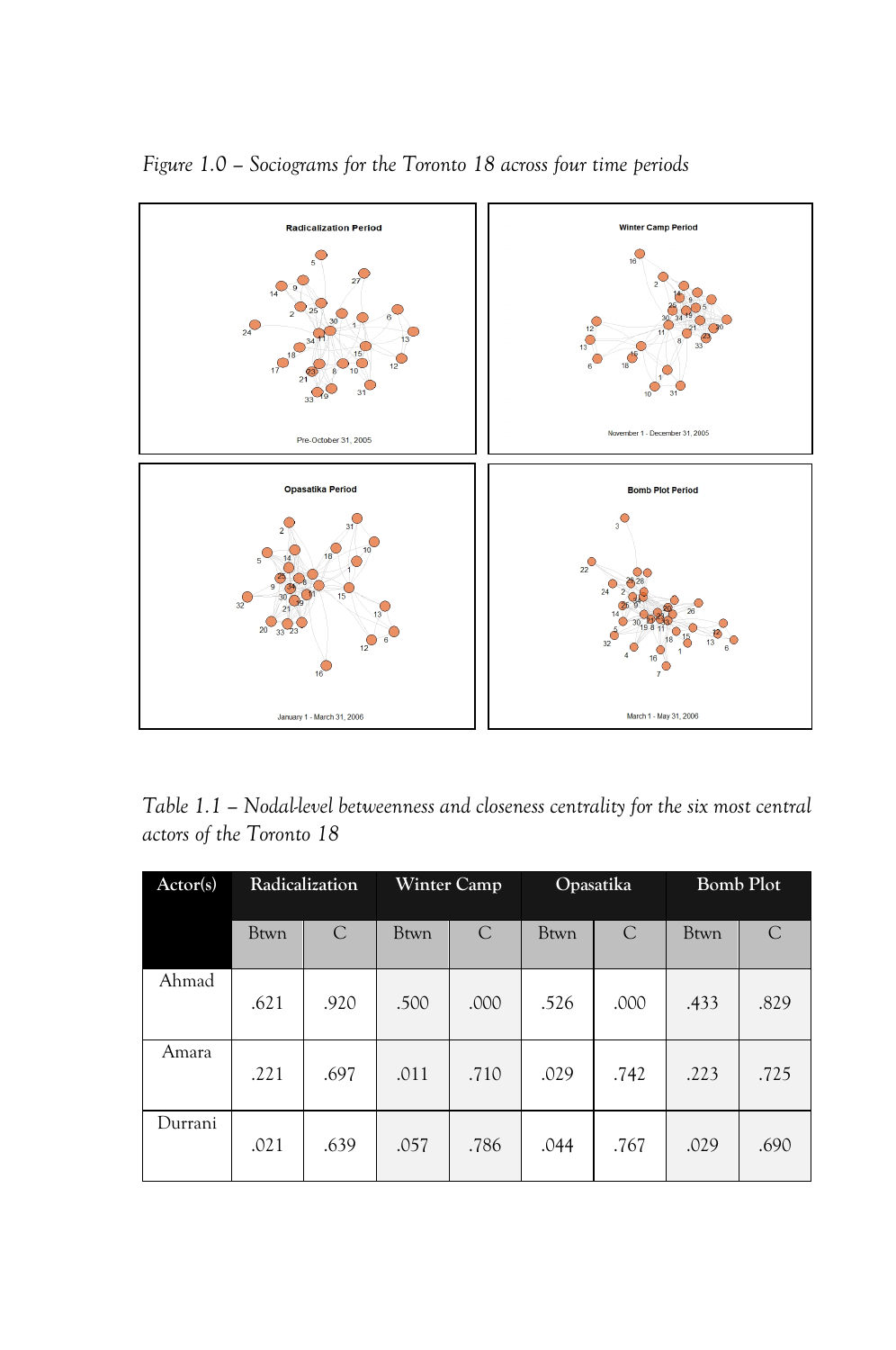| James                    | .027     | .605     | .031     | .648     | .021     | .639     | .004     | .580     |
|--------------------------|----------|----------|----------|----------|----------|----------|----------|----------|
| Ansari                   | .000     | .561     | .004     | .710     | .005     | .697     | .392     | .725     |
| Khalid                   | .000     | .561     | .006     | .710     | .008     | .697     | .031     | .690     |
| Remain-<br>ing<br>Actors | $-0.003$ | $-0.575$ | $-0.011$ | $-0.710$ | $-0.012$ | $-0.719$ | $-0.069$ | $-0.674$ |

As shown in the top right of Figure 1.0, the sociogram displays a contraction of ties that radiates from a central node (Ahmad, node 11) when compared to the previous time period. In other words, the network exhibits more hierarchy than in other phases of the bomb plot, with Ahmad as the clear pillar of the Toronto 18's communication ties. Ahmad is also the only significant broker in the network during this three-month span, with by far the highest betweenness centrality score (0.500) and a closeness centrality score of 1.000. As a result, the network structure changed from a scale-free structure to what is known as a star or star-like structure: where a single, critically important node (or in some cases, a pair of nodes or more) is the most connected in terms of the number of ties and their ability to bridge disparate parts of the network together. Of other particular note is Amara's diminished centrality during the winter camp period: his importance as a broker is on par with some of the most peripheral members of the network (betweenness centrality of 0.011), and his closeness centrality score (0.710) is also on par with the vast majority of the other members of the Toronto 18. In fact, both Durrani (betweenness centrality of 0.057) and James (betweenness centrality of 0.031) are more important communication brokers during the winter camp than Amara.

#### **C. The Opasatika Period (January 1, 2006 – March 31, 2006)**

During the three-month period at the beginning of 2006, the Toronto 18 began to plan material acquisitions to aid with their plots, including a trip to the Opasatika area to purchase land to serve as a safe house (see Key Events Timeline in Appendix B). This demarcates a transition from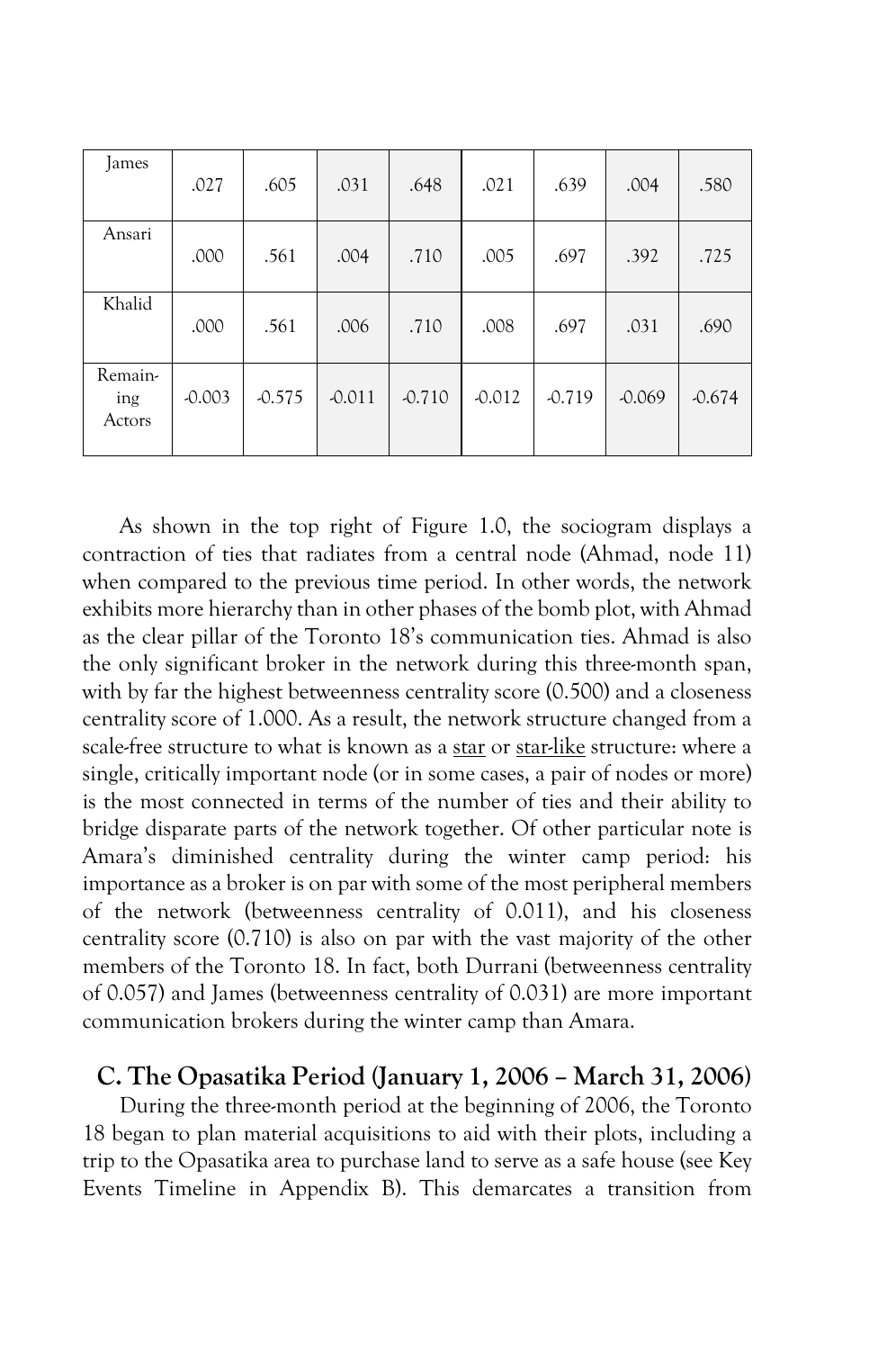"talking the talk" to "walking the walk" in terms of the operational aspects of the Toronto 18's plans to commit acts of violence. The network's clustering coefficient (0.684) indicates that there is a moderate-to-strong tendency among network members to cluster together into small, highly connected groups but exhibits a slight drop in network cohesion when compared to the winter camp period. There is a negligible change in assortativity  $(0.156)$  when compared to the winter camp period, with the network still exhibiting a weak aversion effect between nodes within the network that share similar network positions.

At the nodal level, there is also little change between the Opasatika period and the winter camp period: Ahmad remains the most central node in terms of his role as a broker for the network (betweenness centrality of 0.526), although Amara's betweenness centrality score (0.029) exhibits a slight increase. Closeness centrality scores for network members also remain largely the same when compared with both time periods, also indicating a somewhat hierarchical structure with Amara as the most centrally located actor within the network in regard to communication between members of the Toronto 18. Just like the winter camp period, the Toronto 18 communication network exhibits star-like properties, with a single, highly central node at the centre of the network, as shown in the bottom left of the sociogram in Figure 1.0.

#### **D. The Bomb Plot Period (March 1, 2006 – May 31, 2006)**

As the Toronto 18 progressed towards the terminal stages of their bomb plot, a schism occurred between the group, causing a division into the Mississauga (led by Amara) and Scarborough (led by Ahmad) cells. As a result, the Toronto 18's network structure breaks into a mixture of star-like and scale-free structures, with Ahmad's cell maintaining a star-like configuration and Amara/Ansari's cell taking on more of a scale-free configuration. Due to the length of this time period, and the nature of the ties being examined (communication), this division is not readily evident in the sociogram at the bottom right of Figure 1.0 since communication still occurred between the two cells that fit this analysis' coding criteria. If a different type of tie (e.g., operational communications, transfer of material or non-material forms of support related to the bomb plot) was examined, the schism would perhaps be more visible. Regardless, there are a number of interesting sociometric trends that emerge from the final stage of the analyzed time periods. The clustering coefficient (0.612) indicates a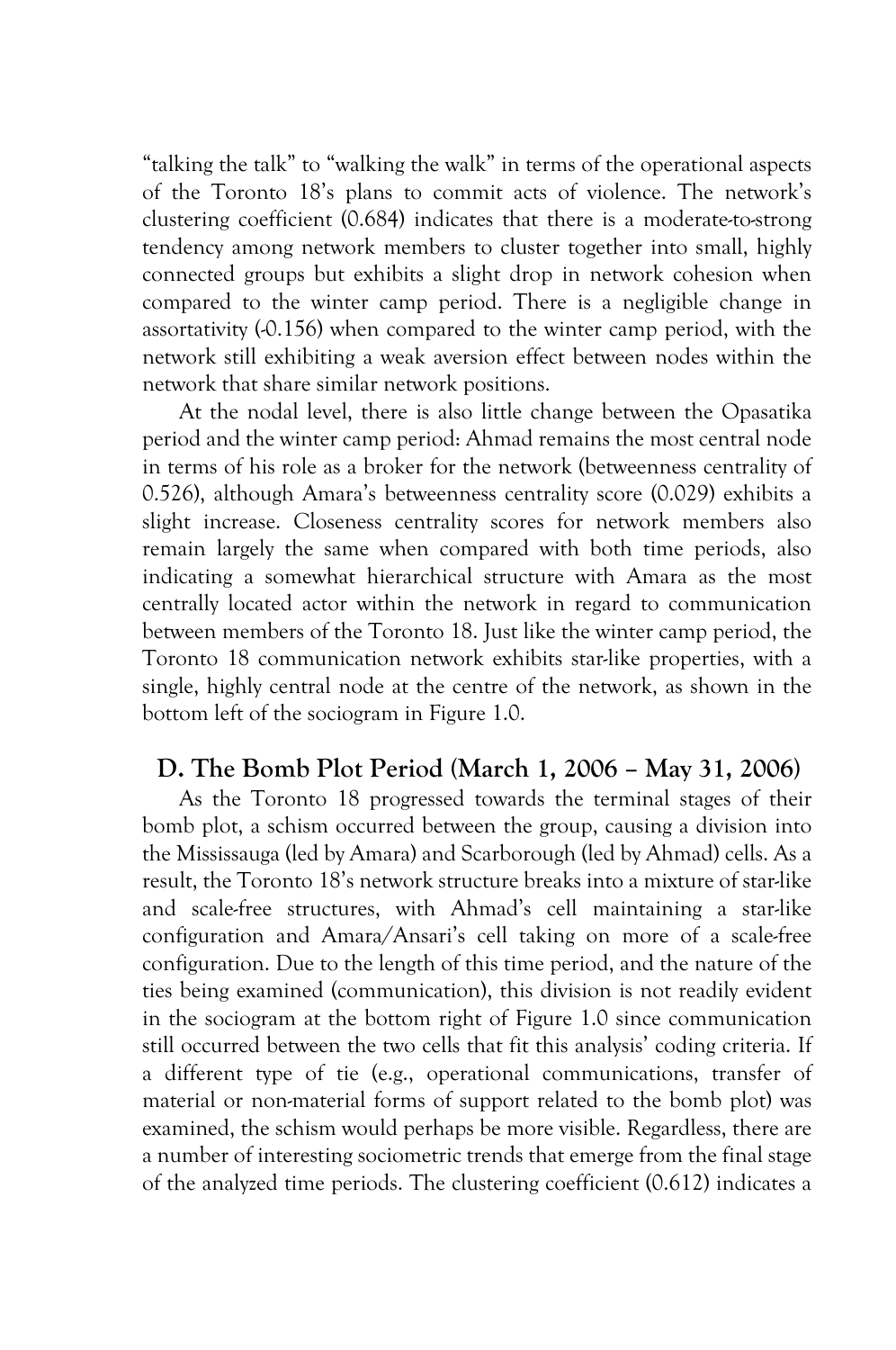moderate-to-strong level of cohesion and is slightly less than during the Opasatika period, likely due to the schism between Amara and Ahmad. Much like the preceding three time periods, the Toronto 18's assortativity (-0.197) displays a weak aversion effect, but it is slightly stronger than during the preceding three-month period.

Quite logically, Amara becomes much more significant during this period when compared to the previous three when it comes to his position as a network broker (betweenness centrality of 0.223) due to the schism between the Mississauga and Scarborough cells. Remarkably, Ansari also becomes a prominent broker (betweenness centrality of 0.392), second only to Ahmad (betweenness centrality of 0.433). These three actors also emerge as the three most central individuals, with Ahmad (closeness centrality of 0.829) as the most important, followed by Amara and Ansari (both with closeness centrality scores of 0.725).

## **VI. DISCUSSION**

While generalizing the results of the above analyses is impossible with a single case study, there are several notable trends, changes in nodal characteristics and network structures, and social dynamics that provide interesting insights into how the Toronto 18 communicated their ideologies and operational plans over the four time periods examined. Below, observations taken from the results section are discussed, followed by an outline of the study limitations. While there is a multitude of nuances that can be drawn from the research findings, space constraints limit the discussions to those that are deemed most important and informative for the themes discussed in this volume and the eventual creation of policyrelevant practical approaches to interdicting homegrown terrorist groups, once additional research of a similar nature is conducted.

There is a robust and growing criminological scholarly literature that analyzes how the structure and composition of networks present various vulnerabilities and points of interdictions for police and government agencies tasked with disrupting and destroying covert networks.<sup>31</sup> As a

<sup>31</sup> See e.g., Bichler and Malm, *Disrupting Criminal Networks*; David C. Hofmann and Owen Gallupe, "Leadership Protection in Drug-Trafficking Networks," *Global Crime* 16, no. 2 (2015): 123–38, https://doi.org/10.1080/17440572.2015.1008627; George Wood, "The Structure and Vulnerability of a Drug Trafficking Collaboration Network," *Social Networks* 48 (2017): 1–9, https://doi.org/10.1016/j.socnet.2016.07.001.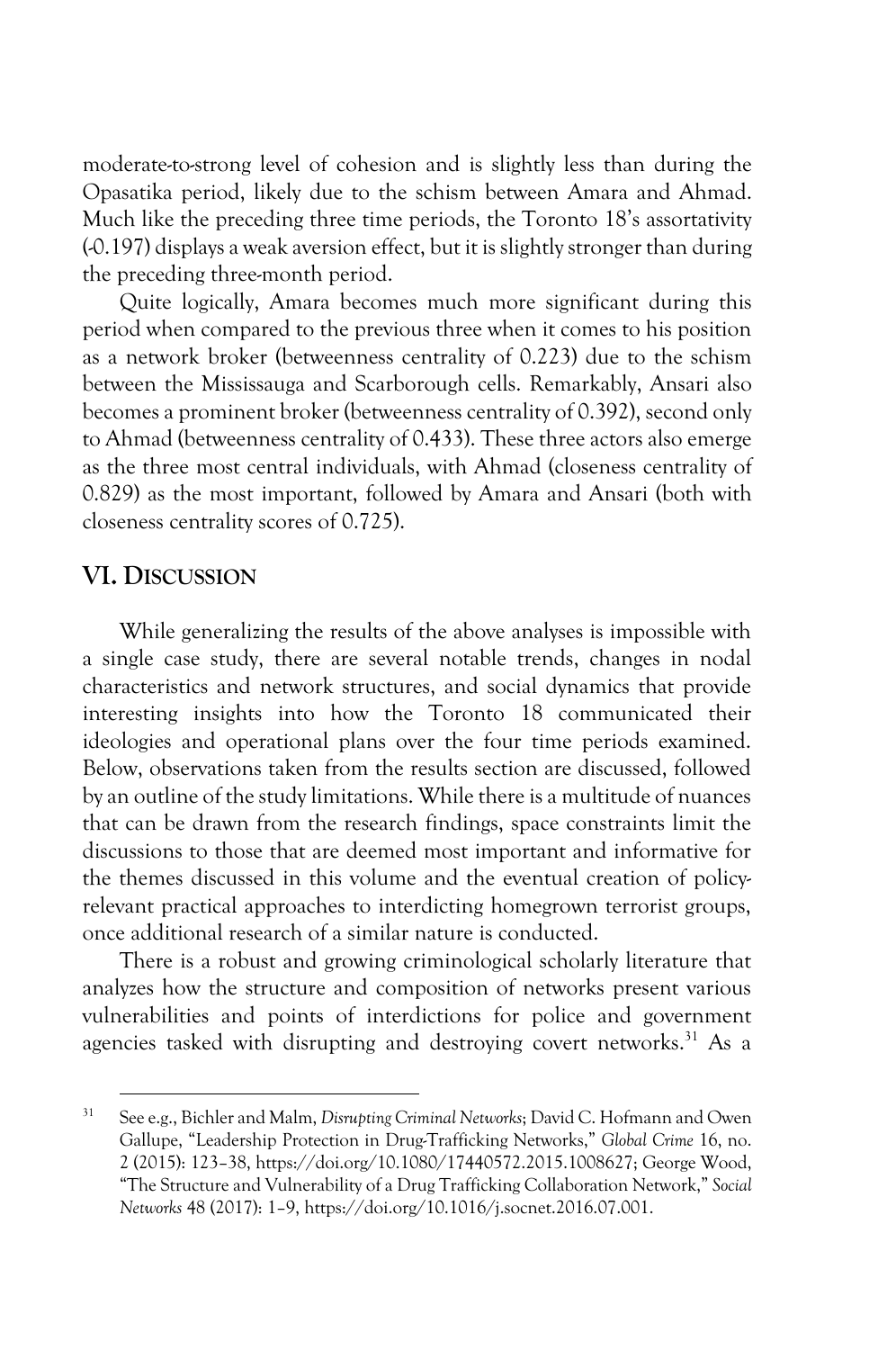result, there is an established body of knowledge on some of the key structural vulnerabilities (such as the targeted removal of brokers) $^{32}$  that can be exploited within covert and dark networks akin to the Toronto 18.33 The results described above offer some interesting insights into some of the structural vulnerabilities present within the Toronto 18's communication network.

During the Toronto 18's radicalization period, the communication network exhibited a scale-free network structure, with Ahmad and Amara as the most important brokers or hubs. During the early stages of feeling out potential recruits, sharing ideological material, and communicating future operational plans, it makes sense for a homegrown terrorist group like the Toronto 18 to adopt a scale-free structure, with the most trusted members (or nominal leaders) occupying the most central positions. In other terms, the sociometric results suggest that during the Toronto 18's early radicalization stage, the group employed strong ideological and inspirational figureheads in order to catalyze the radicalization of potential recruits. If this is a generalizable finding found in future research that employs similar case studies of homegrown terrorist networks, it suggests a semi-hierarchical network structure (with ideological leaders serving as hubs) might be efficacious or efficient when trying to attract potential recruits. It also suggests a certain amount of structural vulnerability.

Although the existing criminological literature on covert and illicit networks points to the fact that the nominal leader is not always the most central figure within a network, $34$  in this particular case, and at this particular juncture in the Toronto 18's overall progression towards their bomb plot, both Amara and Ahmad were central. Therefore, during the

 $32$  Morselli, "Criminal Network."

However, it is important to note that the ultimate goal of criminal networks (profit) differs from that of terrorist networks (ideological or politically inspired violence). Therefore, each type of illicit network tends to structure themselves differently: criminal networks tend to prioritize efficiency over security, and terrorist networks tend to prioritize security over efficiency. This influences how they structure themselves. For more information, see Carlo Morselli, Cynthia Giguére and Katia Petit, "The Efficiency/Security Trade-off in Criminal Networks," *Social Networks* 29, no. 1 (2007): 143–53.

<sup>34</sup> Gisela Bichler, Aili Malm and Tristen Cooper, "Drug Supply Networks: A Systematic Review of the Organizational Structure of the Illicit Drug Trade," *Crime Science* 6, no. 2 (2017): 1–23, https://doi.org/10.1186/s40163-017-0063-3; Carlo Morselli and Julie Roy, "Brokerage Qualification in Ringing Operations," *Criminology* 46, no.1 (2008): 71–98, https://doi.org/10.1111/j.1745-9125.2008.00103.x.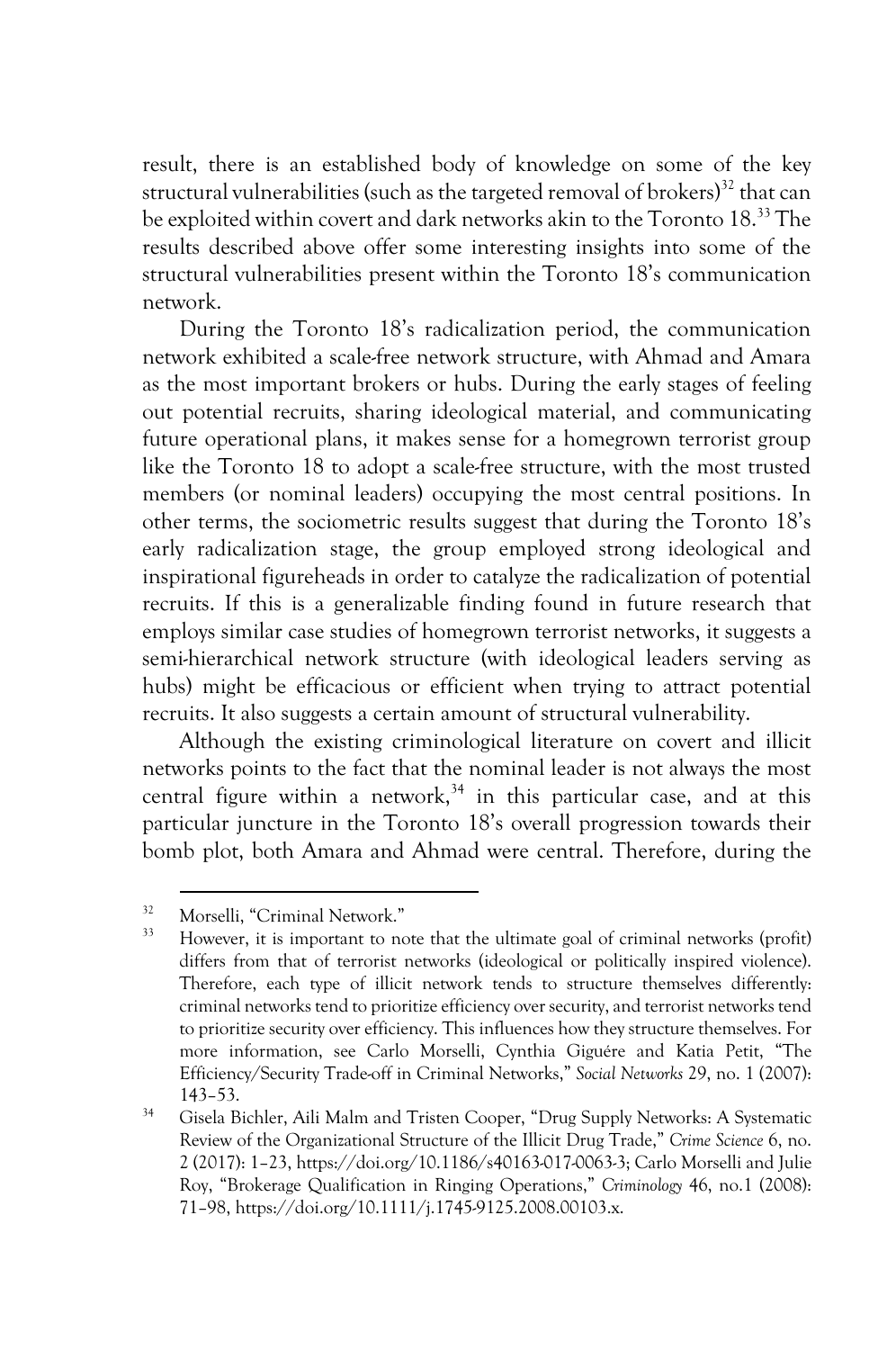Toronto 18's radicalization period, both Ahmad and Amara are the lynchpins of communication, and, therefore, they are the most strategically vulnerable nodes whose removal would disrupt the efficacy of the network.

The Toronto 18's network structure changed during the winter camp period, shifting towards a star-like configuration with Ahmad as the most central node and broker. This star-like structure persisted into the Opasatika period as well, with a slight increase in Ahmad's importance as a broker. This, rather unsurprisingly, suggests that the structure of the Toronto 18's communication network shifted and adapted based upon their progression towards an act of violence. As the need for recruitment and radicalization dwindled, there is a contraction of communication activity, centralized around a single actor rather than diffusing it among multiple actors.

The relevant network analysis literature highlights that hierarchical organizations and groups with clear chains-of-command tend to be more efficacious, although with the trade-off that they are less resilient to sudden changes or removals of upper-level leaders.<sup>35</sup> Star-like networks are perhaps the most structurally vulnerable configurations that dark networks may adopt since they rely heavily on a single central actor whom the majority of network activity flows through. Star-like networks also tend to be the most hierarchical (when compared to other configurations of dark networks) since the most central node is typically someone with both formal and informal authority and power. Therefore, it is during these two time periods where the Toronto 18 is the most structurally vulnerable since the communication within the network revolves almost exclusively around Ahmad (with Durrani and James occupying secondary diminished roles as communication brokers). Last, the schism between the Mississauga and Scarborough cells during the bomb plot period created two distinct configurations within the network, with Ahmad's cell maintaining a starlike structure and Amara/Ansari's network shifting back towards a scalefree configuration that was exhibited during the radicalization period. With this type of bifurcated, cell-like structure, the most structurally weak portions of the network tend to be the pivotal nodes who bridge and coordinate communication between both cells (in this case, Amara, Ahmad, and Ansari).

<sup>35</sup> Chris Dishman, "The Leaderless Nexus: When Crime and Terror Converge," *Studies in Conflict & Terrorism* 28, no. 3 (2005): 237–52; Natarajan, "Understanding the Structure."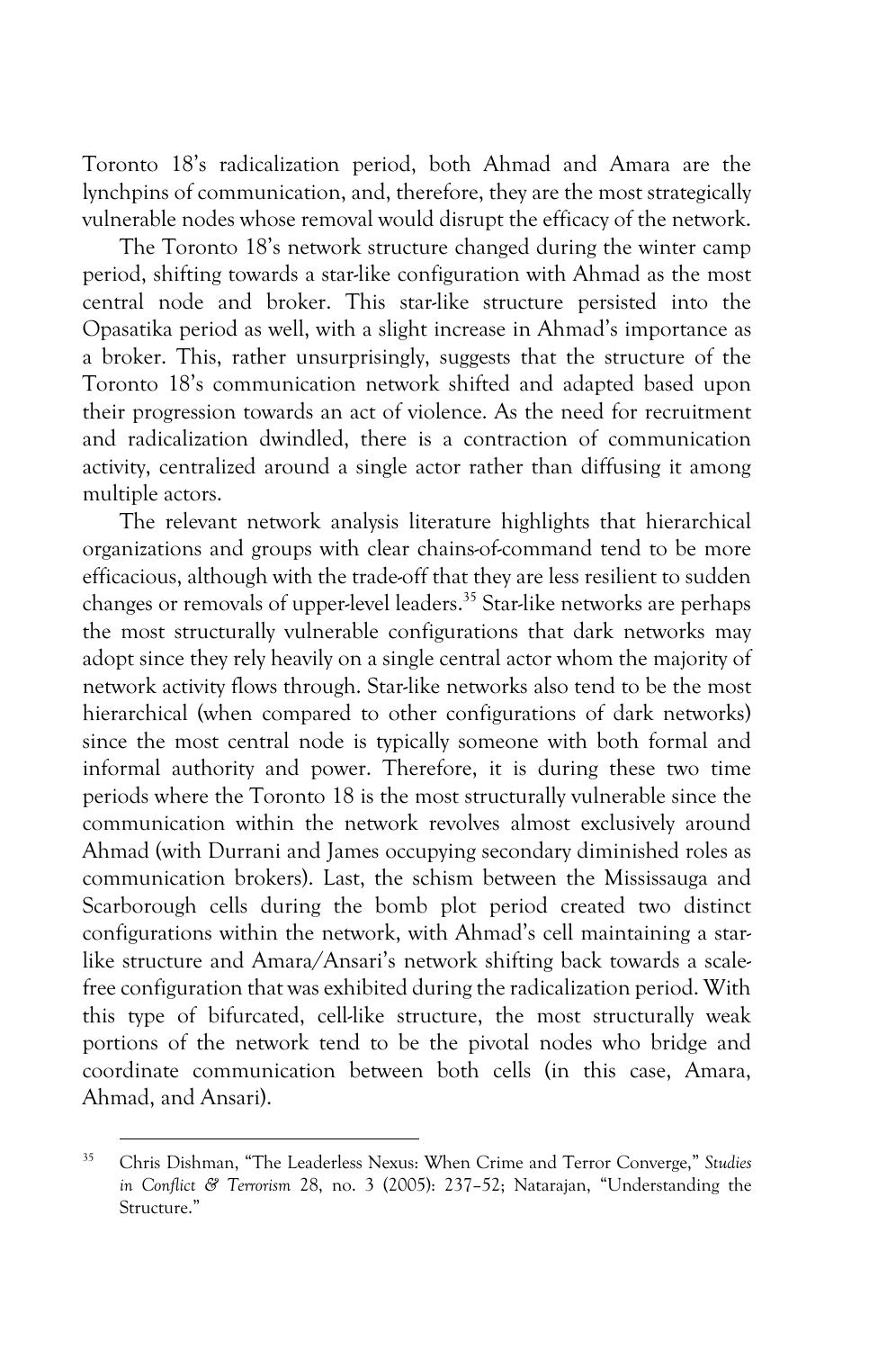The assortativity metric across the Toronto 18's four time periods remains relatively the same, all indicating a weak tendency for network actors to avoid nodes within similar network positions as themselves. This finding is consistent with the star-like and scale-free structures exhibited by the Toronto 18 throughout their lifespan (i.e., only a very few highly central nodes). It also suggests that communication was "cell-like" (as in an operational terrorist cell) in nature, with a more central actor controlling the flow of information for all of, or a portion of, the network. This makes sense in the high-security environment of a terrorist group, where network actors are wary of outside scrutiny and interdiction efforts by law enforcement and government agencies.

The changes in actor-level sociometric measurements across the four observed time periods also offer some interesting insights into the communication dynamics within the Toronto 18. Although the number of actors remains relatively the same over the group's lifespan, the most important actors within the network stay relatively the same, with some exceptions. Unsurprisingly, the two nominal leaders of the Toronto 18, Ahmad and Amara, generally emerge as the most central nodes across the four time periods, with Ahmad emerging as the more connected of the two actors. What is also notable is the importance of Durrani and James to the Toronto 18's communication network, particularly during the radicalization and winter camp periods. In fact, Durrani is more central and a more important broker than Amara in the winter camp period, which is similar to other criminological research that suggests the nominal leaders of illicit networks are not always the most central actors.<sup>36</sup> This provides additional empirical support that researchers and security practitioners should not always assume that the nominal leaders are the most connected or "important" (in network terms) actors within their organizations.<sup>37</sup>

Informed by the wider scholarly literature on homegrown terrorist networks, the Toronto 18 generally fits the scholarly literature's operational and ideological definitions of "homegrown" terrorists. They are a relatively small group who, for the most part (aside from their connection to the Atlanta terrorist cell and Aabid Khan), were disconnected from other, larger terrorist organizations. While this research did not include a thorough discussion on the types of social ties network actors had with one another (e.g., friendship, kinship, and so on), there is sufficient evidence to

<sup>&</sup>lt;sup>36</sup> Hofmann and Gallupe, "Leadership Protection."<br> $\frac{37}{2}$  For a  $\alpha$  as Morselli and Boy "Brokerses Qualify

<sup>37</sup> For e.g., see Morselli and Roy "Brokerage Qualifications."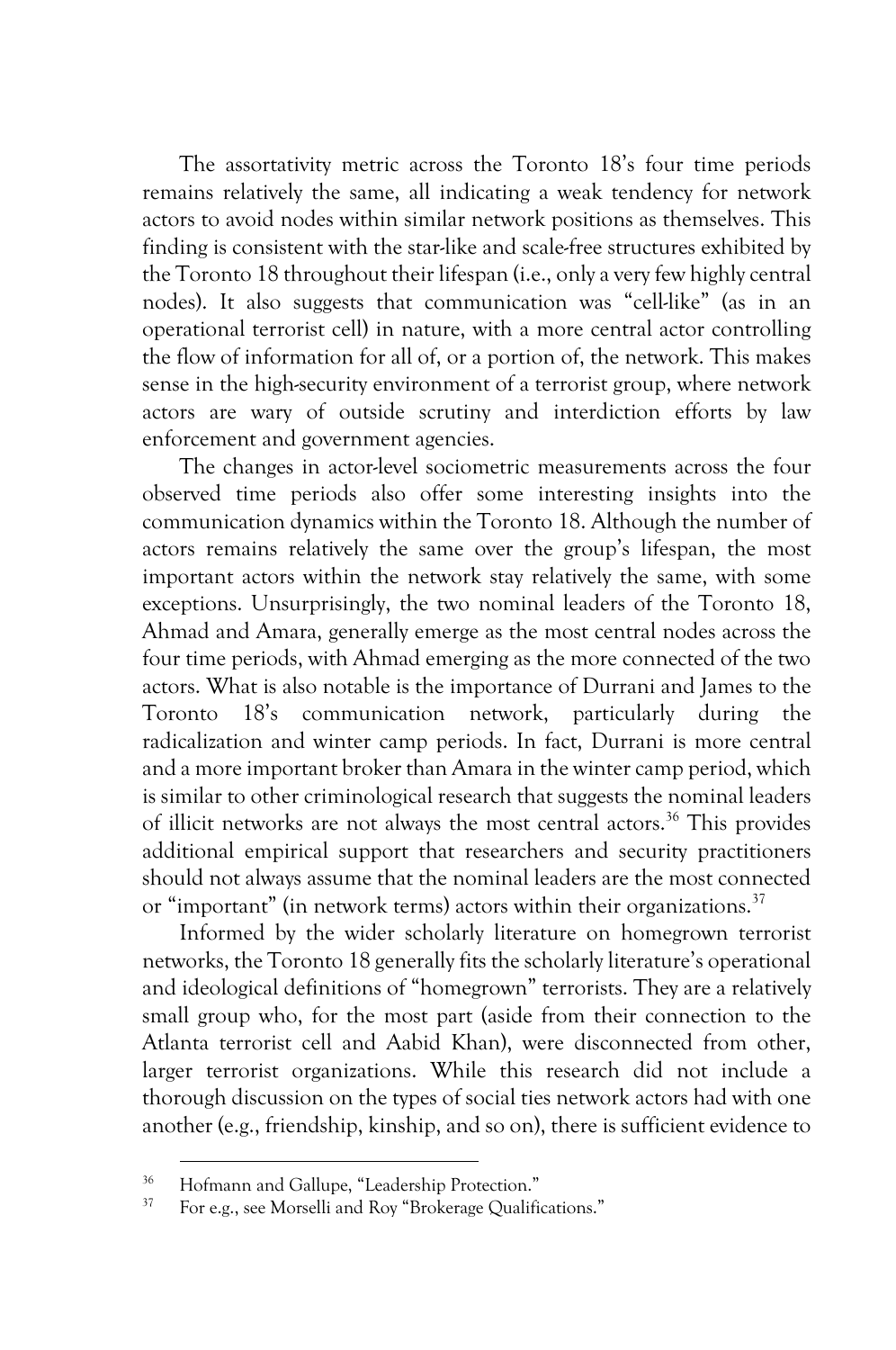suggest that pre-existing relationships played a role in who communicated with whom (e.g., Amara and Ahmad brought in their former friends/school mates and branched out from there). However, the Toronto 18 differs somewhat from previous conceptions of "terrorist cells,"38 which generally assume a flattened, non-hierarchical structure in order to mitigate risk. Although the current findings are not completely analogous with other similar research due to the difference in measuring communication ties, the evidence suggests that the Toronto 18 adopted a hybrid-leadership model more akin to certain types of for-profit criminal networks.<sup>39</sup> Flattened "cell-like" networks tend to be, by design, less cohesive and decentralized, with very few highly-central individuals. This allows for these types of networks to be resilient to outside interdiction and to maintain certain levels of operational security.<sup>40</sup> While the Toronto 18 does share some of these characteristics, the fact that Ahmad, Amara, and several other network actors occupy extremely central positions across some or all four time periods suggests that the group operated with some form of explicit hierarchy – with communication originating from, or filtering through, network leaders. Whether this was done purposefully or was due to the relative inexperience of the Toronto 18's leaders is debatable.

#### **A. Study Limitations**

Perhaps the most obvious study limitation is the lack of generalizability of any findings. A single case study does not allow for any of the conclusions in this chapter to be applied to any other case of homegrown terrorism. It is, however, a first step towards creating generalizable results and contributes to future studies that examine homegrown terrorist groups using social network analysis. However, much more research of a similar nature to this study needs to be conducted before any solid insights into the structure and nature of homegrown terrorist communication networks can be codified.

Another study limitation was the minimal amount of primary data available when coding the communication networks for the Toronto 18. The golden standard in social science is quality primary data, and while there were several data sources (i.e., transcripts of interviews with health professionals and police, Mubin Shaikh's memoir) used in this study that

<sup>&</sup>lt;sup>38</sup> See Morselli, Giguere, and Petit, "The Security/Efficiency Trade-off."

<sup>&</sup>lt;sup>39</sup> For e.g., see Hofmann and Gallupe, "Leadership Protection," 133–34.

Bouchard, "On the Resilience of Illegal Drug Markets."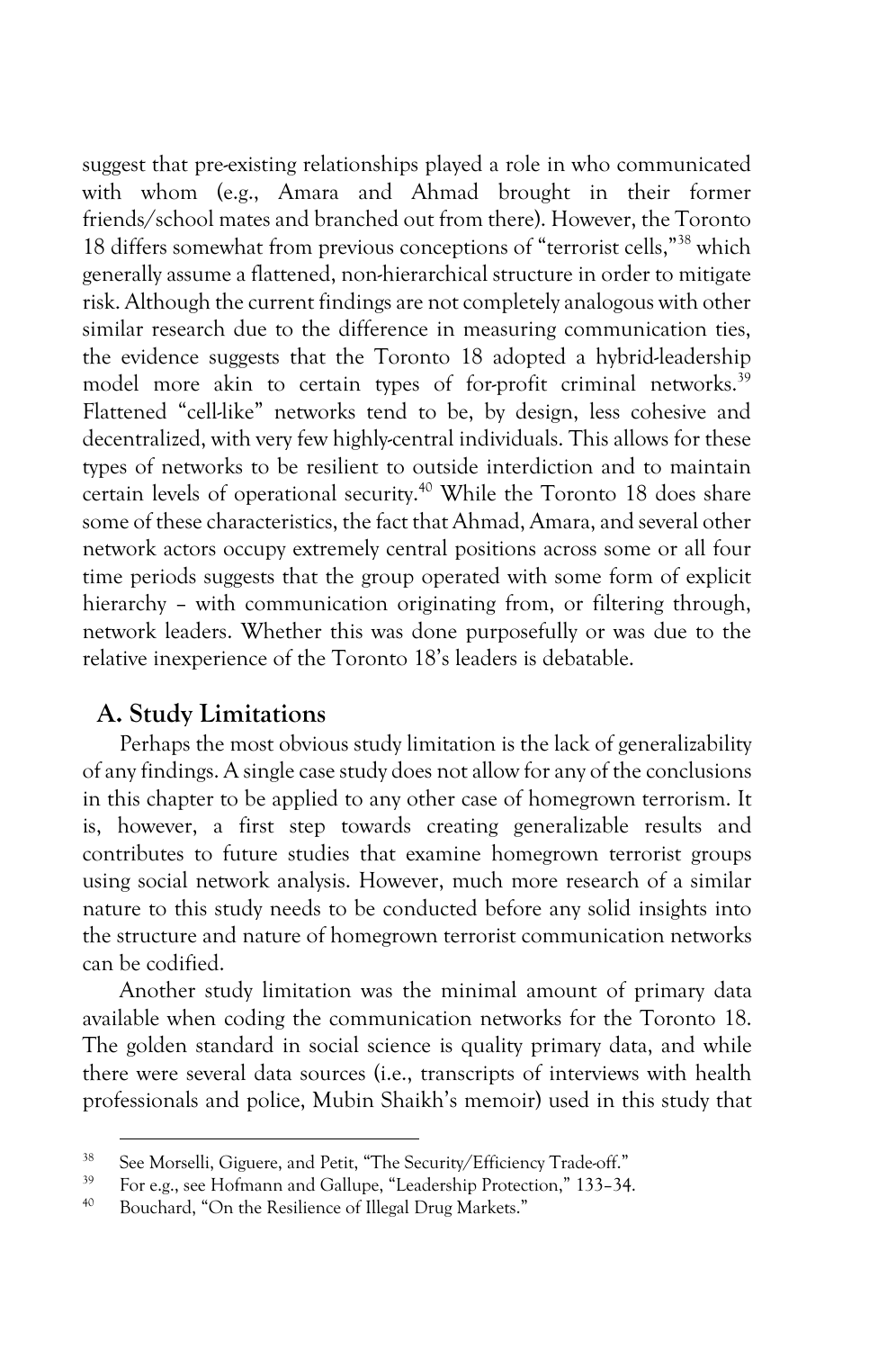can be considered as "primary" sources, there was undoubtedly an overreliance on secondary source material (i.e., court documents, police reports, media stories). This overreliance on secondary source data is a common problem in terrorism studies, $41$  where a variety of factors such as access to primary data, danger to researchers and subjects, and the secretive nature of terrorist investigations create significant hurdles for researchers seeking to obtain and use primary data.

Last, the current research provides a cross-sectional approach to examining the Toronto 18's communication ties by reducing the four examined time periods into multi-month "snapshots" of communication ties. There are longitudinal and dynamic social network methodologies that, if there is sufficient quality relational data, can offer a much more nuanced understanding of how certain social ties form and break within smaller timeframes (over days or weeks rather than months) that can offer additional insight into how the Toronto 18 communicated with one another.

## **VII. CONCLUSION**

The purpose of this chapter was twofold. The first was to provide readers with a general concept of the overall communication structure of the Toronto 18 during four significant time periods as they progressed towards the culmination of their bomb plot. The second was to contribute to the nascent empirical literature on homegrown terrorist groups that employ social network analysis as a primary methodology. It is important to note that social networks are extremely complex and multiplex constructs, where actors can have dozens upon dozens of simultaneous ties with other network actors (i.e., communication ties, friendship ties, business ties, romantic ties, and so on) that can manifest in different network- and nodal-level dynamics. This chapter offers a glimpse into just one of those types of ties; it is a first step to better understand some of the operational and ideological ties that homegrown terrorist groups form, break, and change as they progress towards violence. While space constraints prevented an exhaustive overview of all the various sociometric dynamics that could have been discussed, this chapter provides a fairly

<sup>&</sup>lt;sup>41</sup> Bart Willem Schuurman and Quirine A.M. Eijkman, "Moving Terrorism Research Forward: The Crucial Role of Primary Sources," *The International Centre for Counter-Terrorism: The Hague* 4, no. 2 (2013), http://dx.doi.org/10.19165/2013.2.02.